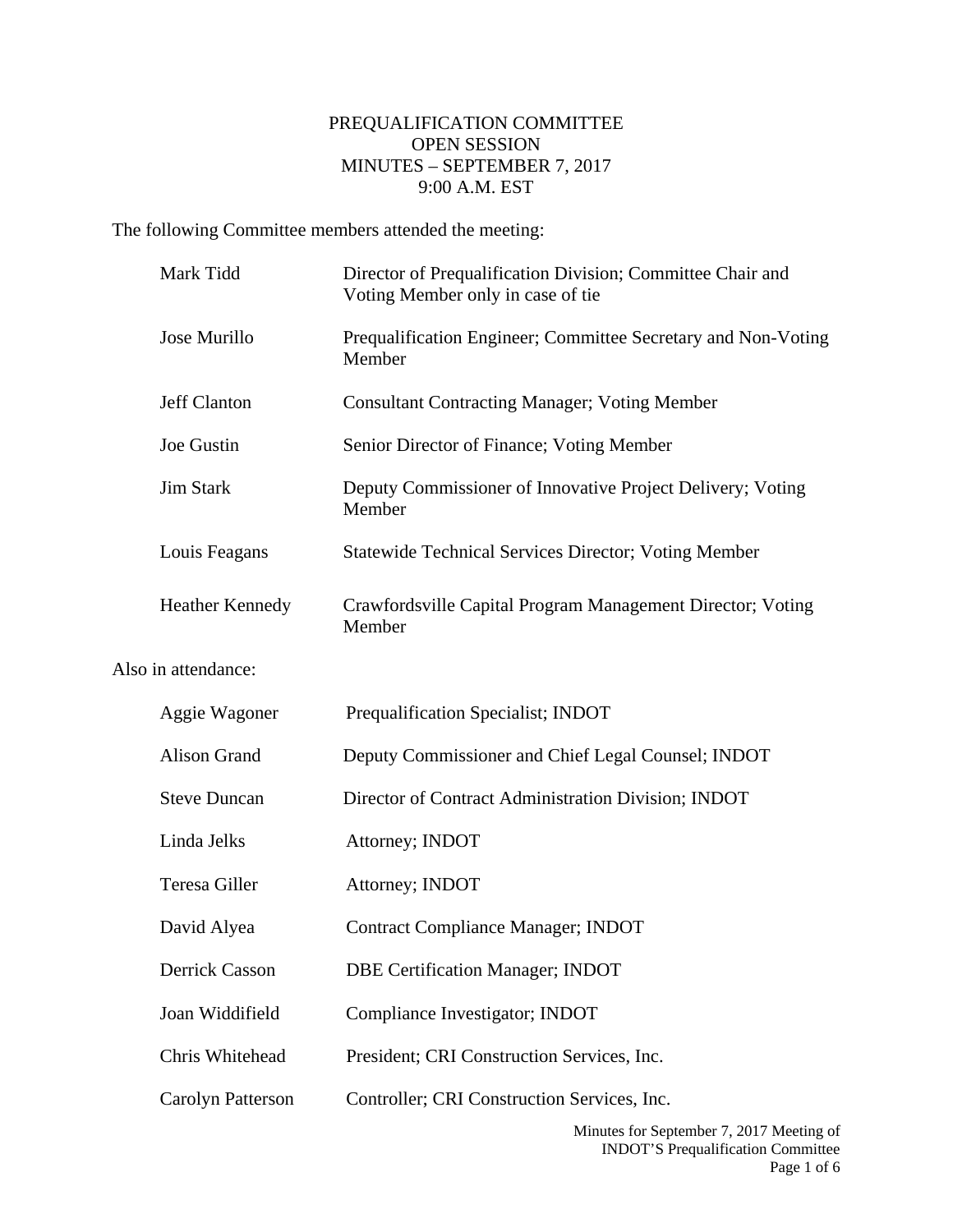\*\*\*\*

The Committee reviewed the following agenda items:

- 1. Adoption of August 3, 2017 meeting minutes
- 2. CRI Construction Services, Inc.
- 3. New Committee Business

## PREQUALIFICATION COMMITTEE MEETING OPEN SESSION SEPTEMBER 7, 2017

Mr. Tidd, Committee Chair, called the meeting to order at 9:03 a.m. EST. All Committee members were present, with the exception of Joe Novak and David Holtz.

1. Adoption of August 3, 2017 meeting minutes.

Mr. Tidd called for consideration of the meeting minutes from the August 3, 2017 meeting.

Mr. Gustin moved to adopt the meeting minutes from the August 3, 2017 meeting. Ms. Kennedy seconded Mr. Gustin's motion. All members voted in favor, except for Louis Feagans, who abstained.

2. CRI Construction Services, Inc.

Mr. Tidd explained that the second item on the agenda related to an item discussed during last month's Prequalification Committee Meeting relating to CRI Construction, Inc., CRI Construction Co., LLC and E & B Paving, Inc. Chris Whitehead (subsequent to the meeting on August 3, 2017) submitted a W-9 for CRI Construction Services, Inc. to INDOT's Prequalification Division. The inputting of this W-9 by the Division into the Preconstruction system would normally entitle this company (CRI Construction Services, Inc.) to become an approved subcontractor. Because of the issues that were raised during the August 3, 2017 Prequalification Committee Meeting, the Prequalification Division thought the Committee should review the situation and determine if CRI Construction Services, Inc. should be approved as a subcontractor. Mr. Tidd then asked Mr. Murillo to give more detail on the situation.

Mr. Murillo gave an overview of Mr. Whitehead's involvement with CRI and the issues regarding CRI Construction, Inc., CRI Construction Co., LLC and E & B Paving, Inc.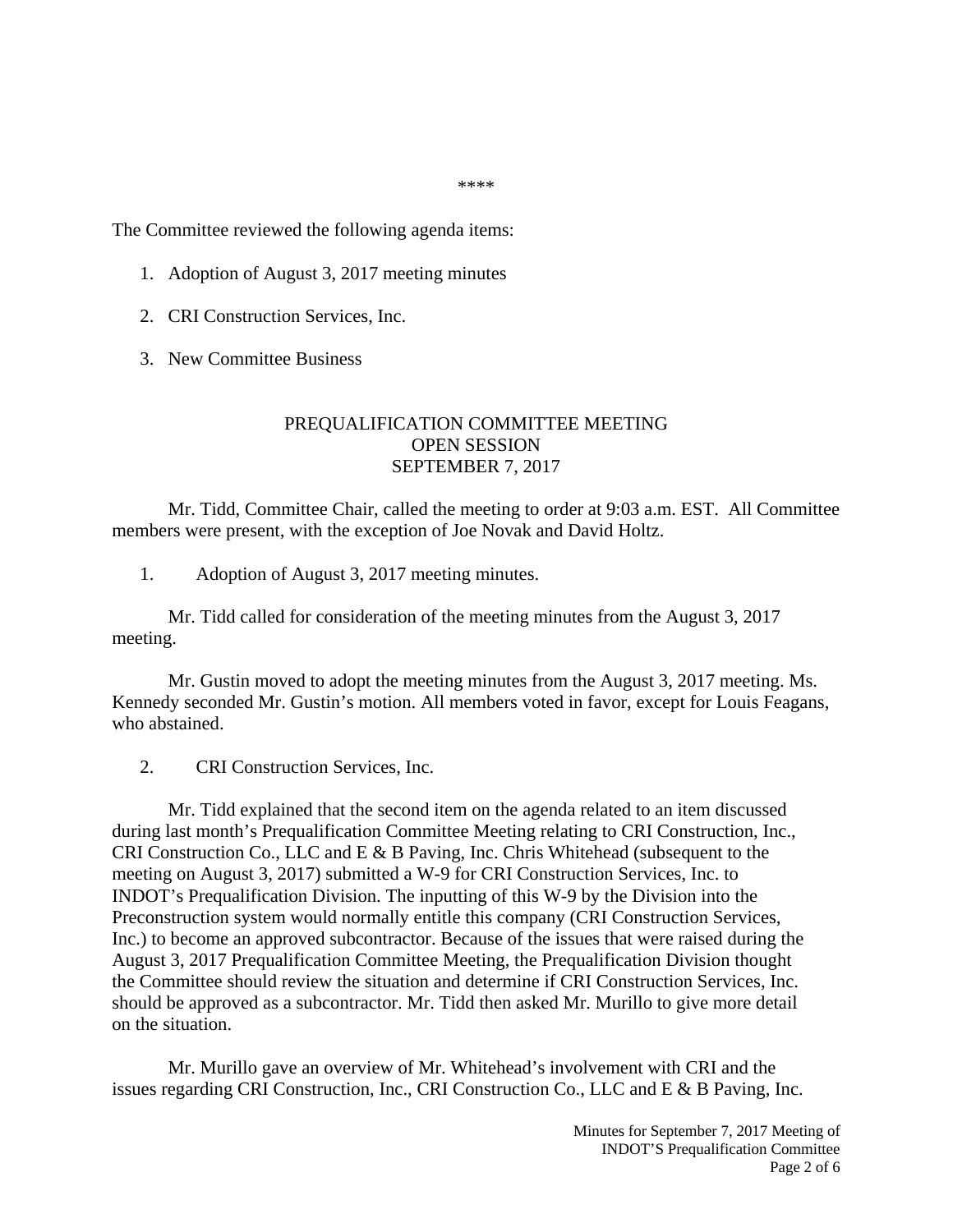Mr. Whitehead had been the primary contact to Prequalification for both CRI companies. Mr. Whitehead was also assumed to be in operation of CRI Construction, Inc. when it entered into a contract with  $E \& B$  Paving, Inc. for an amount far exceeding their \$300,000 limit. Mr. Murillo asked for the input of the Committee members.

Mr. Tidd gave Mr. Whitehead an opportunity to speak before the Committee members asked any questions.

Mr. Whitehead said some of the allegations made about him were incorrect. Mr. Whitehead gave his side of the story regarding his background with CRI. He said he was asked to sign a non-compete agreement and he did not want to do so. Per Mr. Whitehead, this resulted with him working 5 weeks without pay before parting ways with CRI Construction Co LLC, in which he was a part owner. Mr. Whitehead also said he never intentionally conducted business on behalf of CRI Construction, Inc. after their prequalification experience was assumed by CRI Construction Co LLC. Mr. Whitehead has started CRI Construction Services, Inc. as the President and only owner. Mr. Whitehead said since he currently does not have the assets to become a prime contractor, but wants to begin to build his business by becoming an approved subcontractor on INDOT projects.

Mr. Tidd asked Mr. Whitehead if he was president of CRI Construction LLC. Mr. Whitehead said he was Vice President along with his brothers.

Mr. Tidd asked Mr. Whitehead why he signed a power of attorney, relinquishing his control of CRI Construction Co LLC. Mr. Whitehead said he thought it made sense and all other owners of the company agreed.

Ms. Kennedy asked Mr. Whitehead if he is the sole owner of the new company, CRI Construction Services, Inc. Mr. Whitehead said he is the sole owner.

Ms. Kennedy asked what equipment is owned by Mr. Whitehead. Mr. Whitehead said at this point he does not own any equipment.

Ms. Kennedy and Mr. Tidd asked Mr. Whitehead if he is going to do subcontract work, what equipment he is going to use to complete the work. Mr. Whitehead said he has multiple contacts, including one of his brothers, which are willing to rent equipment to him as needed. Mr. Whitehead recently leased equipment from a brother to complete work on I-90 for Rieth-Riley Construction.

Mr. Tidd explained to the Committee members the normal process for entering subcontractors into SiteXchange. Mr. Tidd said since the issues with CRI were discussed during the August 3, 2017 Prequalification Committee Meeting, the Committee should hear from Mr. Whitehead and determine if there are any reasons CRI Construction Services, Inc. should not be entered into SiteXchange, which would approve them to be a subcontractor for INDOT.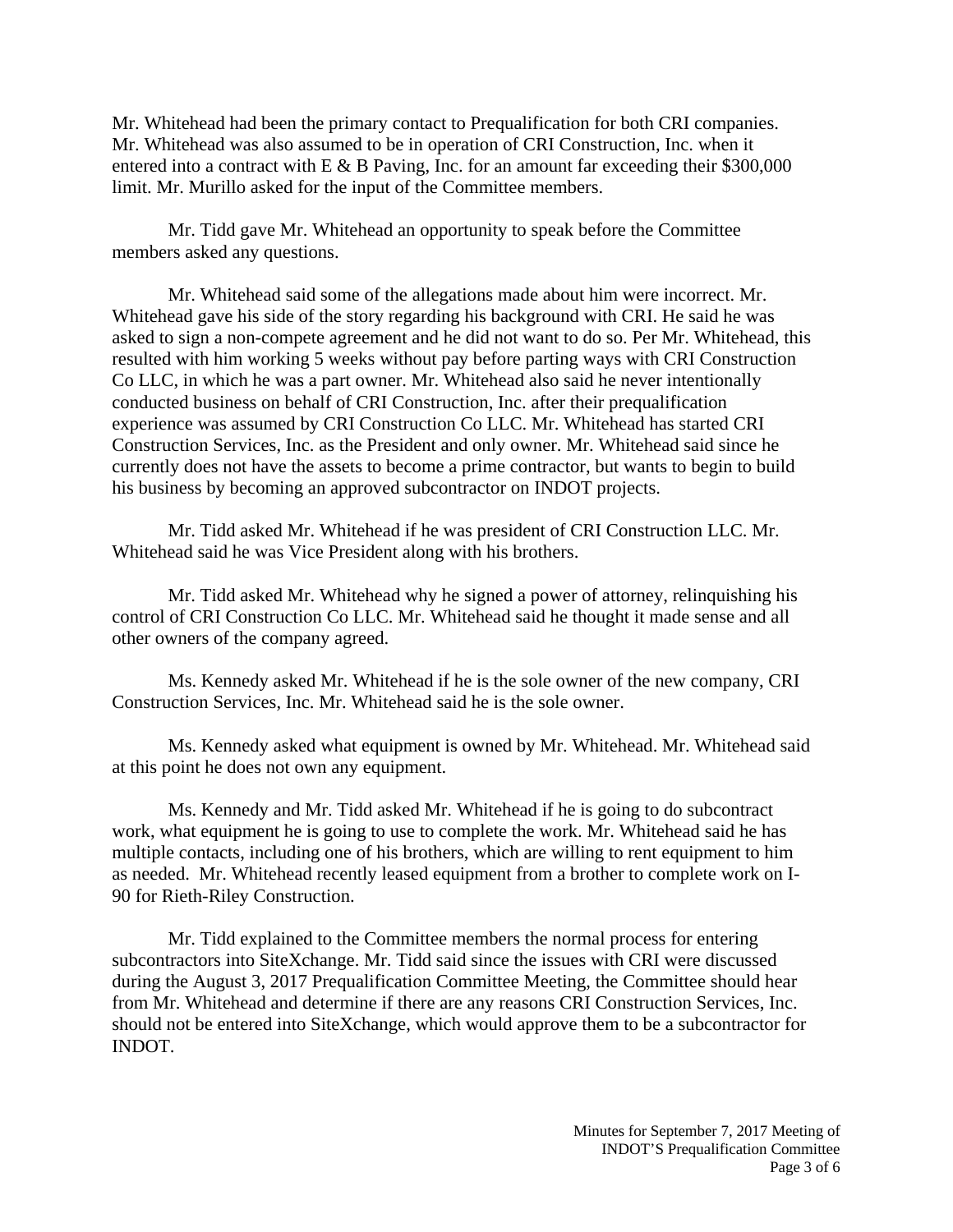Mr. Feagans asked if subcontractors get performance evaluations. Mr. Tidd said they are evaluated if the subcontract amount is over \$10,000.

Mr. Feagans asked if the Committee can put a limit on the aggregate of \$300,000. Mr. Tidd said it is unlawful for a subcontractor to enter into work above the \$300,000, but the Committee can reduce that amount for any amount of time.

Ms. Kennedy asked Mr. Whitehead if he has any pending work. Mr. Whitehead said he is waiting to be approved as a subcontractor; therefore, he does not have any current work.

Mr. Feagans asked Mr. Whitehead how he did the work on I-90. Mr. Whitehead said with a lease agreement.

Mr. Tidd said INDOT is currently reevaluating our position on rental agreements with operators and that may not be an option in the future.

Mr. Murillo asked Mr. Whitehead to further explain his history with CRI Construction, Inc. Mr. Whitehead said he worked from 1991-2007 as a managing officer of CRI.

Mr. Murillo asked why Mr. Whitehead was removed or was no longer a managing officer or member after 2007. Mr. Whitehead gave some additional information regarding his personal and family matters. Mr. Whitehead said he was convicted of criminal conversion for actions he did as an officer of CRI Construction, Inc.

Mr. Stark said he doesn't believe the Committee should get in the way of family disputes. He said we should only be looking at performance based recommendations and consider any illegal acts committed.

Mr. Feagans agreed the Committee should not consider family disputes, but said he is struggling with the issue regarding CRI Construction, Inc., CRI Construction LLC and E & B Paving, Inc.

Mr. Stark asked who is truly at fault for the issue with CRI and  $E \& B$  Paving, Inc. Mr. Tidd said the issue could be looked at in a number of ways. Mr. Tidd said mistakes were made by every company involved, including INDOT. Mr. Tidd said Mr. Whitehead should not have relied on another employee to cross out Inc. and write LLC after he already provided his signature. Mr. Tidd said the Committee will have to revisit the issue if CRI Construction Services, Inc. applies for prequalification in the future.

Mr. Tidd said he also agrees with Mr. Stark that the Committee should not consider family disputes and is comfortable accepting CRI Construction Services, Inc. as a subcontractor, but wanted to present the information to the Committee before entering the company into SiteXchange.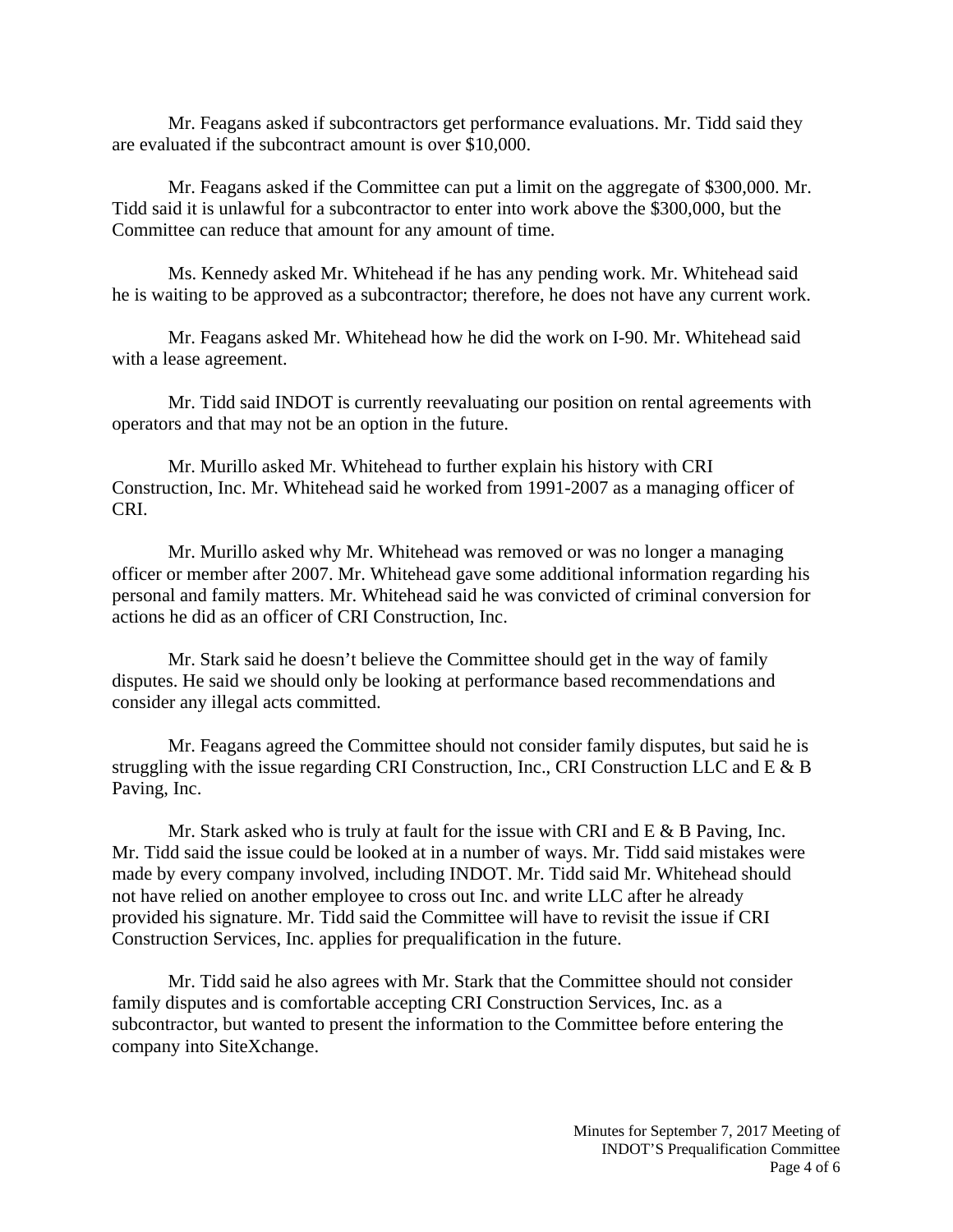Mr. Stark suggested the Committee keep CRI Construction Services, Inc. on their radar and look at the performance scores, but doesn't believe there is enough information to deny them as a subcontractor or to reduce the \$300,000 aggregate. Mr. Stark suggested that CRI Construction Services Inc. is tracked through 2018 to evaluate a full construction season.

Mr. Tidd said the Prequalification Division will look at the scores in March 2018 and September 2018 and notify the Committee via email regarding any evaluations that are done for the company.

Mr. Stark moved to input the W-9 into SiteXchange and have the Prequalification Division communicate to the Committee via email in March and September 2018 regarding the contractor evaluation results.

Mr. Gustin seconded Mr. Stark's motion. Mr. Feagans said he likes the motion, but he is unsure of the \$300,000 aggregate.

Mr. Feagans initially moved to amend motion to reduce the aggregate, but then dropped that amendment. Mr. Feagans then moved to amend Mr. Stark's motion to input the W-9 into SiteXchange by requiring the monitoring of 3 cycles of reports (instead of only 2 cycles).

Mr. Tidd said the Prequalification Division will look at the scores in March 2018, September 2018, and then March 2019.

Mr. Gustin seconded the amended motion. All members voted in favor.

3. New Committee Business

Mr. Tidd said the new QA/QC Plan for E  $\&$  B Paving, Inc. was received after the agenda was done for this (September 9, 2017) Committee Meeting. Once he received the plan, Mr. Tidd realized  $E \& B$  Paving, Inc. was going to require a certificate of prequalification from every subcontractor, which would exclude all subcontractors who were not prequalified. Mr. Tidd suggested to E & B Paving, Inc. that they amend the Plan. E & B Paving, Inc. agreed via email to revise the QA/QC Plan. Part of the QA/QC Plan states, E & B Paving, Inc. will require all subcontractors who wish to submit a quote for inclusion in any bid to supply either their current INDOT certificate of qualification or (for subcontractors who do not have a certificate) a certified IC-108. The IC-108 will detail the amount of the potential subcontractor's unearned work at that time. Additionally, selected subcontractors will be required to submit an additional certified IC-108 immediately prior to E&B executing a subcontract or work order. E&B will not execute a subcontract or work order if the subcontract amount and the current unearned work amount combined exceeds the \$300,000 maximum limit allowed by Indiana Code 8-23-10-4. Disadvantaged Business Enterprise (DBE) subcontractors will be required to submit its current DBE certificate. E & B Paving, Inc. will better utilize a system to track the INDOT certificate of qualification and its expiration date, and will provide training to its personnel to help prevent additional issues.